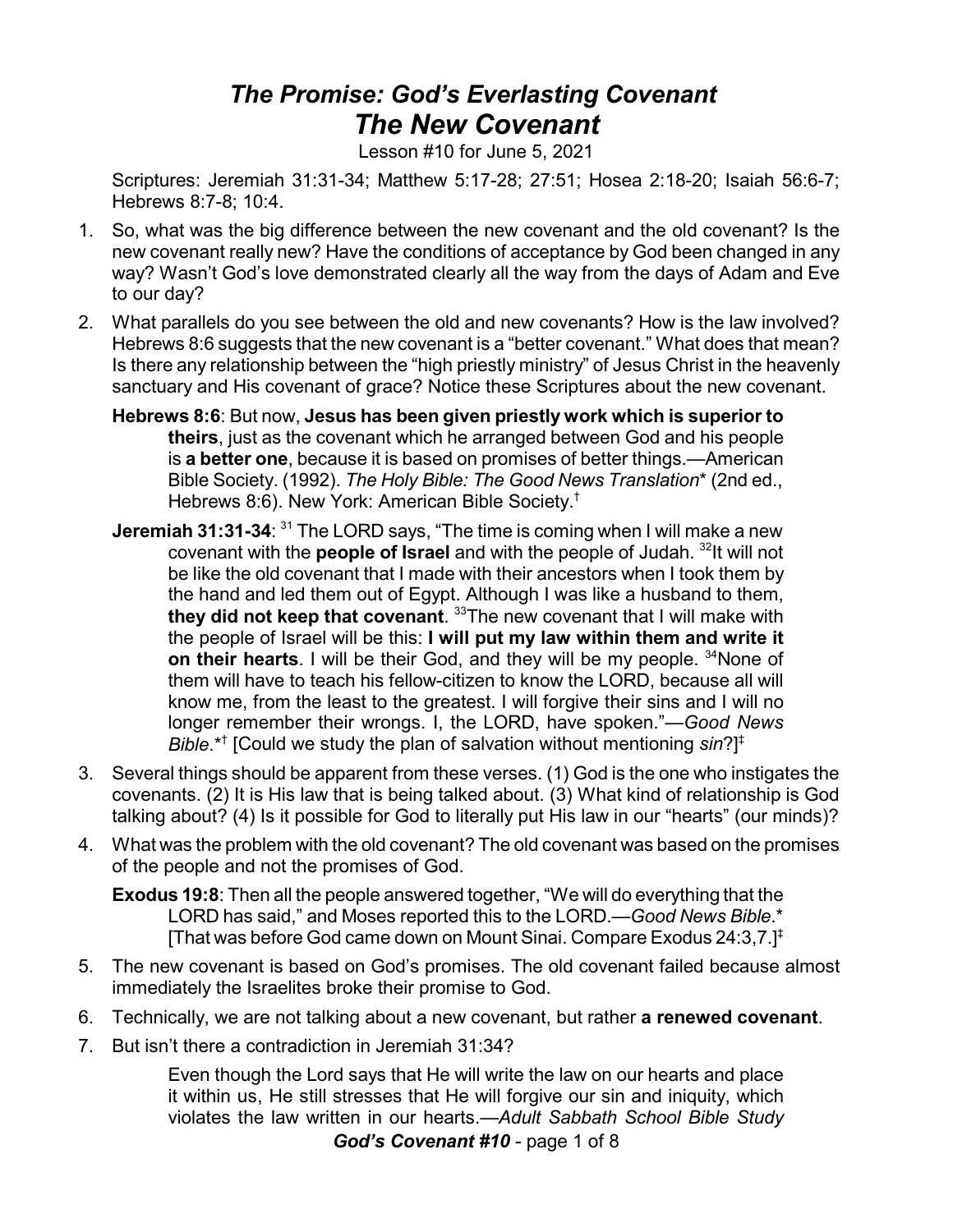*Guide*\* for Sunday, May 30. [We will always be free.]‡

- 8. In Romans, Paul suggested that our conduct tells something about our relationship to God and His law.
	- **Romans 2:15**: Their conduct shows that what the Law commands is written in their hearts. Their consciences also show that this is true, since their thoughts sometimes accuse them and sometimes defend them.—*Good News Bible*.\*
- 9. Jesus expanded that idea to a greater degree in the portion of the Sermon on the Mount recorded in Matthew 5:17-28. These were massive expansions of the original laws.
- 10. Is there any hint in either of these passages or the surrounding messages that the law has been done away with? What are people trying to get rid of? The consequences of sinning!
- 11. Jeremiah lived in the days when Nebuchadnezzar conquered Jerusalem three times and, finally, completely destroyed it. But, the ideas he expressed in Jeremiah 31:31-34 were not new at that time. Hosea lived in the final days of the northern kingdom of Israel–about 120 years before Jerusalem was destroyed.
	- **Hosea 2:18-20**: <sup>18</sup> At that time I will make a covenant with all the wild animals and birds, so that they will not harm my people. I will also remove all weapons of war from the land, all swords and bows, and will let my people live in peace and safety.

19 **Israel, I will make you my wife;** 

 **I will be true and faithful;**

 **I will show you constant love and mercy**

 **and make you mine for ever.** 

**20 I will keep my promise and make you mine,** 

 **and you will acknowledge me as LORD.**—*Good News Bible*.\*†

- 12. What parallels do you see between Jeremiah 31:31-34 and Hosea 2:18-20? Notice the references to marriage, faithfulness and obedience, love and mercy, promises, recognition of God as Lord, etc.
- 13. It is interesting to notice, historically, that the times when God's people were in the greatest troubles were the times when He sent the most prophets! Why do you think that was? Have we had any prophets recently? Is it because we are doing so well spiritually?
- 14. While Jeremiah was prophesying from Jerusalem, Ezekiel was prophesying from Babylonia where he was in captivity. Notice his comments, and compare them with Jeremiah's.
	- **Ezekiel 11:19**: [The Sovereign LORD said:] "I will give them **a new heart and a new mind. I will take away their stubborn heart of stone and will give them an obedient heart**."—*Good News Bible*.\*†‡
	- **Ezekiel 18:31**: [The Sovereign LORD said:] "Give up all the evil you have been doing, and **get yourselves new minds and hearts**. Why do you Israelites want to die?"—*Good News Bible*.\*†‡
	- **Ezekiel 36:26**: [The Sovereign LORD said:] "I will give you **a new heart and a new mind. I will take away your stubborn heart of stone and give you an obedient heart**."—*Good News Bible*.\*†‡
- 15. So, what needs to happen to get a new, obedient heart? Is it just our choice? Or, do we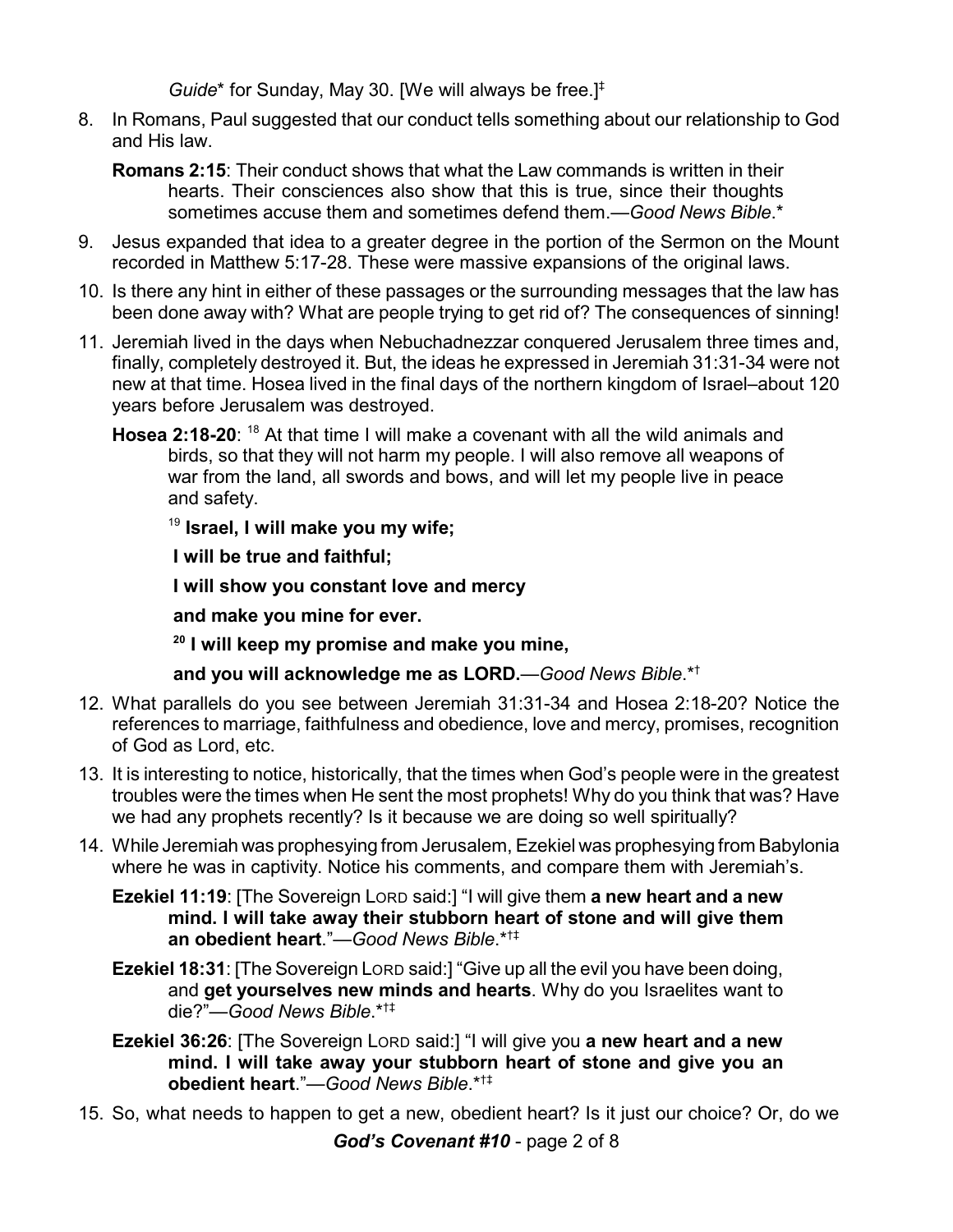need to do something? One needs to have a relationship to accomplish these things.

The Lord will provide " 'a heart to know that I am the Lord' " *(Jer. 24:7, RSV)*. He will " 'take the stony heart out of their flesh and give them a heart of flesh' " *(Ezekiel 11:19, RSV)*, and will give " 'a new heart' " and " 'a new spirit' " *(Ezekiel 36:26, RSV)*. He also says, " 'I will put My Spirit within you' " *(Ezek. 36:27, NASB)*. This work of God is the foundation of the new covenant.—*Adult Sabbath School Bible Study Guide*\* for Monday, May 31. §

- 16. So, there is much evidence in Scripture that **God–the Holy Spirit–is the One who can actually make that change in our hearts**. What, if anything, do we need to do? If someone were to ask you **how to make that change**, could you give an answer?
- 17. One of the issues when talking about *covenants* is to understand who was involved. In the Scriptures themselves taken literally, it is almost always the people of Israel who were involved with God. But, **there are repeated references suggesting that God wanted to include everyone, not just Israel and Judah**.

**Isaiah 56:6-7:** <sup>6</sup>And the foreigners who join themselves to the LORD,

to minister to him, to love the name of the LORD,

and to be his servants,

all who keep the sabbath, and do not profane it,

and hold fast my covenant—

 $<sup>7</sup>$  these I will bring to my holy mountain,</sup>

and make them joyful in my house of prayer;

their burnt offerings and their sacrifices

will be accepted on my altar;

## for **my house shall be called a house of prayer**

**for all peoples**.—*The Holy Bible: New Revised Standard Version*.\* (1989).

(Isaiah 56:6-7). Nashville: Thomas Nelson Publishers.†

- 18. Paul who was once a "Pharisee of the Pharisees" was very clear that although the covenant was originally made with the children of Israel, **everyone who is willing to accept God's conditions can be considered a "descendant of Abraham"!**
	- **Galatians 3:28-29**: **<sup>28</sup>So there is no difference between Jews and Gentiles, between slaves and free people, between men and women; you are all one in union with Christ Jesus. 29 If you belong to Christ, then you are the descendants of Abraham and will receive what God has promised.**—*Good News Bible*.\*† [Do we believe that? What is involved?] ‡
- 19. Do those verses suggest that God still accepts sinners on the same basis as He did long ago?
- 20. One of the huge questions is **whether the main issue is our past sins or our future behavior**? Why do you think Jeremiah 31:33-34 is repeated at least partially in several places in the New Testament? Notice the following:
	- Hebrews 10:17-18: <sup>17</sup>And then he says, "I will not remember their sins and evil deeds any longer." **<sup>18</sup>So when these have been forgiven, an offering to**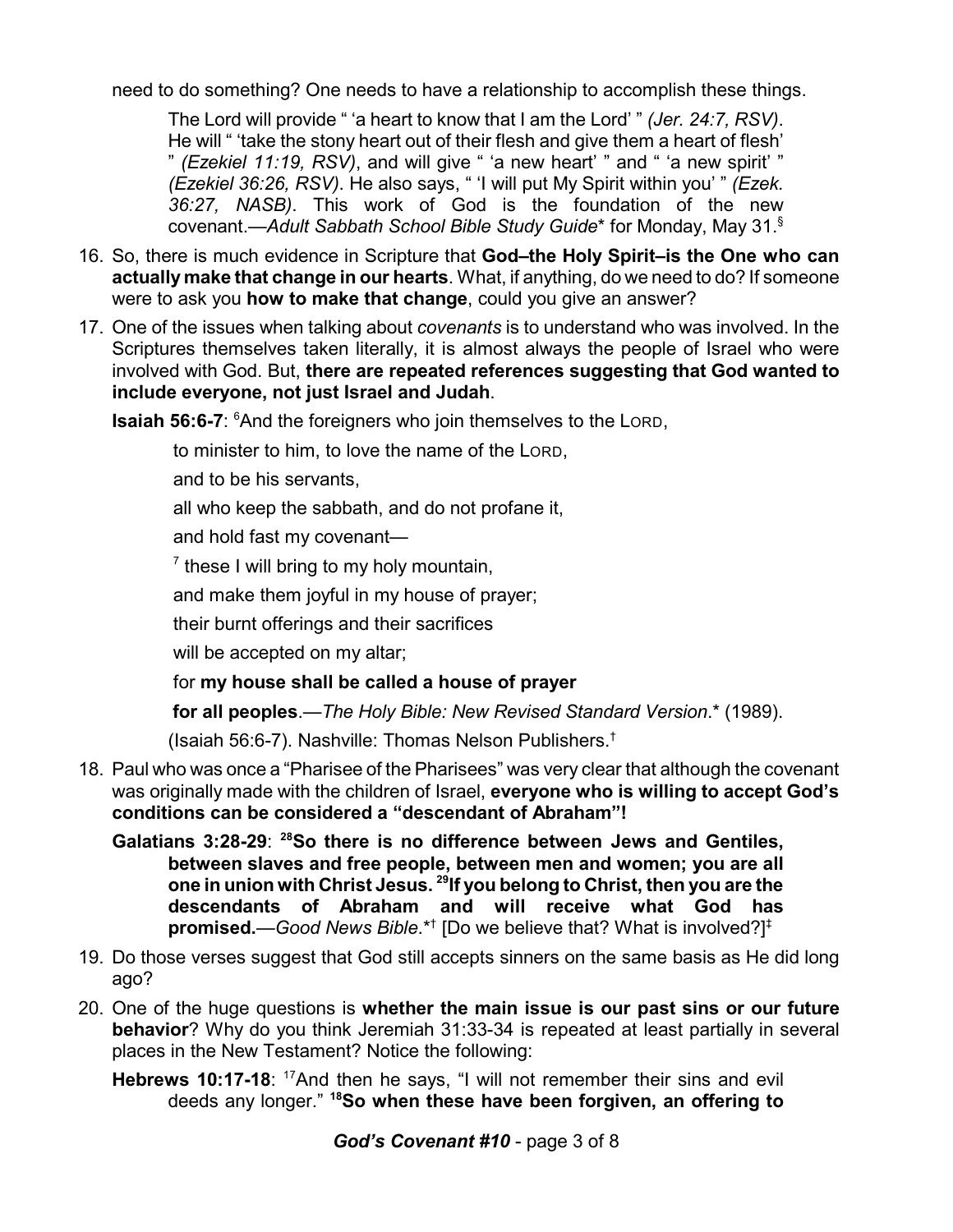## **take away sins is no longer needed.**—*Good News Bible*.\*†

**Hebrews 8:10,12**: <sup>10</sup> "Now, this is the **covenant that I will make with the people of Israel in the days to come**, says the Lord:

I will put my laws in their minds

and write them on their hearts.

I will be their God,

and they will be my people....

<sup>12</sup>l will forgive their sins

and will no longer remember their wrongs."—*Good News Bible*.\*†

- 21. After the resurrection of Jesus and His return to heaven, the initial group of followers were all Jews–as far as we know. Even though Jesus had told them so, it took a while for them to recognize that they were supposed to reach out to Gentiles as well. Paul went to great length in Romans 9-11 to discuss how God feels about the Jews. See especially these verses in Romans 11.
	- **Romans 11:5-7,13-24**: <sup>5</sup>It is the same way now: there is a small number left of those whom God has chosen because of his grace. <sup>6</sup>His choice is based on his grace, not on what they have done. For if God's choice were based on what people do, then his grace would not be real grace.

 $^7$  What then? The people of Israel did not find what they were looking for. It was only the small group that God chose who found it; the rest grew deaf to God's call....

<sup>13</sup> I am speaking now to you Gentiles: as long as I am an apostle to the Gentiles. I will take pride in my work. <sup>14</sup> Perhaps I can make the people of my own race jealous, and so be able to save some of them. <sup>15</sup>For when they were rejected, the human race was changed from God's enemies into his friends. What will it be, then, when they are accepted? It will be life for the dead!

<sup>16</sup> If the first piece of bread is given to God, then the whole loaf is his also; and if the roots of a tree are offered to God, the branches are his also.  $17$ Some of the branches of the cultivated olive tree have been broken off, and a branch of a wild olive tree has been joined to it. **You Gentiles are like that wild olive tree**, and now you share the strong spiritual life of the Jews. <sup>18</sup>So then, you must not despise those who were broken off like branches. How can you be proud? You are just a branch; you don't support the roots—the roots support you.

<sup>19</sup> But you will say, "Yes, but the branches were broken off to make room for me."  $20$ That is true. They were broken off because they did not believe, while you remain in place because you do believe. But do not be proud of it; instead, be afraid. <sup>21</sup>God did not spare the Jews, who are like natural branches; do you think he will spare you? <sup>22</sup>Here we see how kind and how severe God is. He is severe towards those who have fallen, but kind to you—if you continue in his kindness. But if you do not, you too will be broken off. <sup>23</sup>And if the Jews abandon their unbelief, they will be put back in the place where they were; for God is able to do that. **<sup>24</sup>You Gentiles are like the branch of a wild olive tree that is broken off and then, contrary to nature,**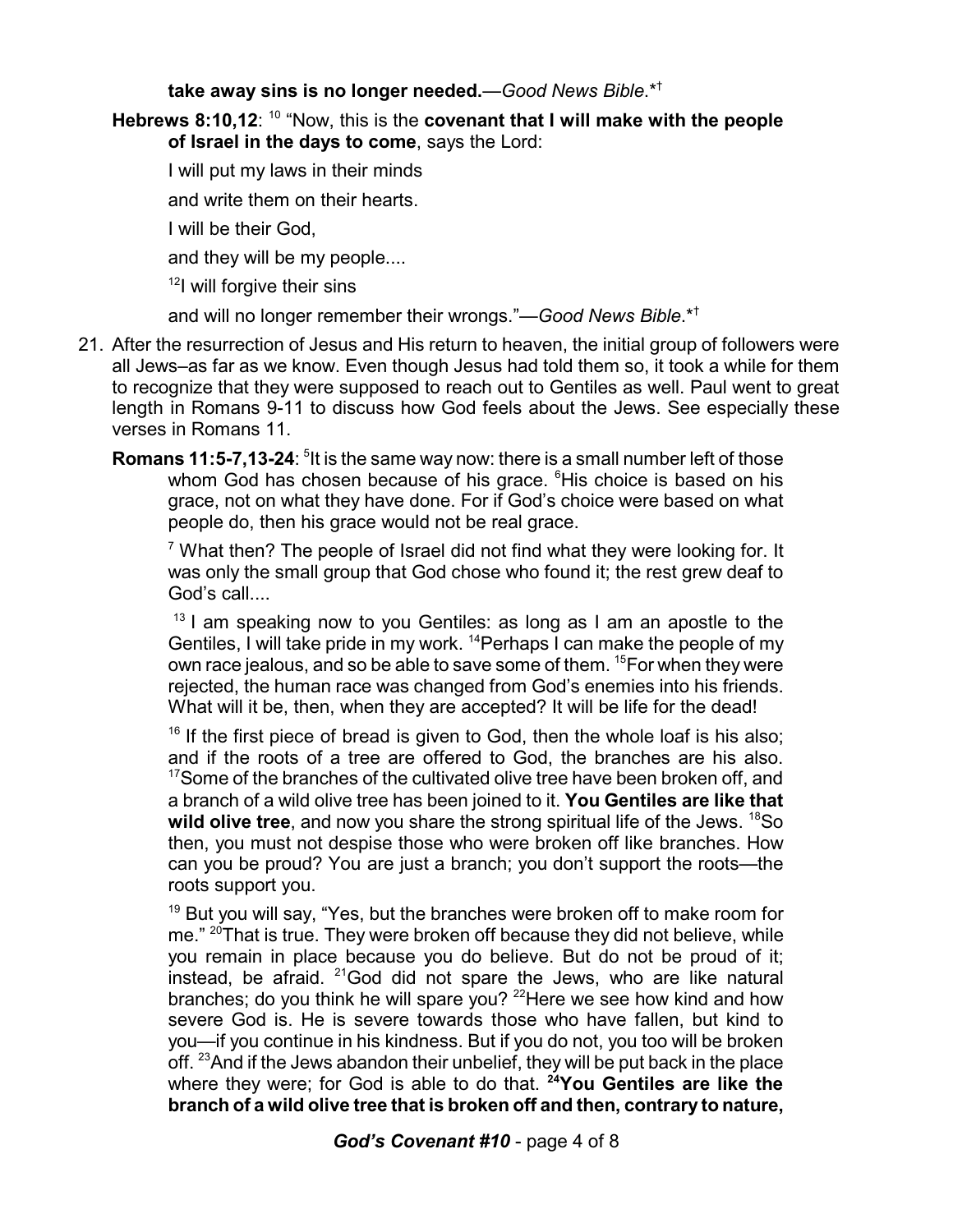**is joined to a cultivated olive tree. The Jews are like this cultivated tree; and it will be much easier for God to join these broken-off branches to their own tree again.**—*Good News Bible*.\*†

- 22. The interesting thing to note about all this is that salvation is always by **faith** in God who will forgive our sins and give us new hearts to become more like Him. Do we believe those very important words? If so, we need to understand the basic issue of faith.
- 23. The key to the whole relationship with God is faith, belief, confidence, or trust. In the original Greek language used in the New Testament, all of these English words came from the same Greek word.
- 24. Based on all of Scripture, a biblical definition of *faith* stated so well, so many times by one of God's best modern friends, Dr. A. Graham Maxwell, is as follows:

*Faith* **is just a word we use to describe a relationship with God as with a Person well-known. The better we know Him, the better the relationship may be. [We cannot say "will be" because we remember the story of Lucifer!]**

*Faith* **implies an attitude toward God of love, trust, and deepest admiration. It means having enough confidence in God based on the more-than-adequate evidence revealed to be willing to believe what He says as soon as we are sure He is the One saying it, to accept what He offers as soon as we are sure He is the One offering it, and to do what He wishes as soon as we are sure He is the One wishing it, without reservation, for the rest of eternity. Anyone who has such faith would be perfectly safe to save. This is why faith is the only requirement for heaven. [See Acts 16:31. Compare Romans 14:23.]**

*Faith* **also means that, like Abraham, [Genesis 18:22-33] [Job, (Job 42:7- 8)] and Moses, [Exodus 32:5-14; Numbers 14:11-25] God's friends, we know God well enough to reverently ask Him, "Why?"—[Sentence in bracketswas alsostated parentheticallymanytimes byDr. Maxwell.** *Job* **and Bible citations in brackets are added.** Dare we ask questions?] ‡

- 25. Does surrendering to Him in faith and obedience make us worthy? If so, how do we surrender to Him? **It means making choices every day to ignore or set aside our own preferences and, instead, choosing God's plan for our lives.**
- 26. In the Bible Study Guide, there is considerable discussion about God's forgiveness. God is forgiveness personified. He forgave even the soldiers who were nailing Him to the cross! (Luke 23:34) The issue is not what He is going to do about our past sins because they are a part of history that cannot be erased or changed. God is offering us help in living better lives in the future. **He is not as concerned about our past record as He is about how we will live in the future. Only legalists are consumed with their past records!**
- 27. Right from the gates of the Garden of Eden, God was trying to make it very clear to humans and all beings in the whole universe that sin leads to death. (Romans 6:23) Sin pays its wage: Death**. God does not need to add anything to the consequences of sin to make them worse.** So, how are things different for us in our day?
- 28. While the old sanctuary system demonstrated that sin leads to death, the life and death of Jesus answered the questions and disproved the accusations of Satan in the great controversy. It gives us incontrovertible evidence that sin kills while God's mercy gives life.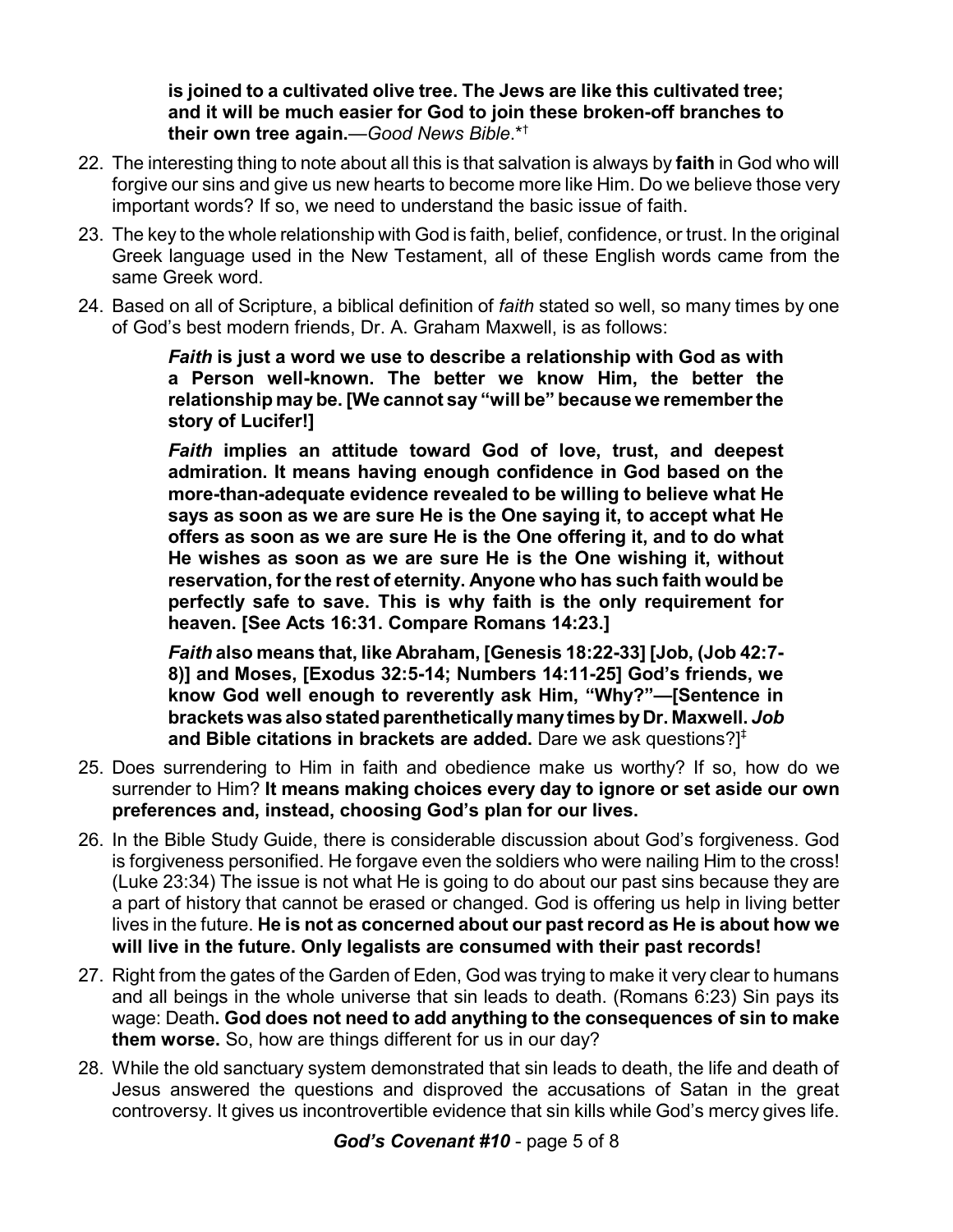- 29. So, what are we supposed to learn from the Old Testament system of sacrifices?
	- **Hebrews 10:4**: For **the blood of bulls and goats can never take away sins**.—*Good News Bible*.\*† [Why did theyoffer sacrifices for so many years?] ‡
	- **Hebrews 10:11**: Every Jewish priest performs his services every day and offers the same sacrifices many times; **but these sacrifices can never take away sins.**—*Good News Bible*.\*†
	- **Romans 8:3**: What the Law could not do, because human nature was weak, God did. He condemned sin in human nature by sending his own Son, who came with a nature like sinful human nature, *to do away with sin*.—*Good News Bible*.\*† [Italic type is added for emphasis.]‡
- 30. **What we need is not just the forgiveness of past sins, but also the elimination of sin altogether! We need a change in our attitudes and our future behavior.**
- 31. So, what is Christ actually doing now in the sanctuary in heaven?
	- **Zechariah 3:1-5**: <sup>1</sup>In another vision the LORD showed me the High Priest Joshua standing before the angel of the LORD. And there beside Joshua stood Satan, ready to bring an accusation against him. <sup>2</sup>The angel of the LORD said to Satan, "**May the LORD condemn you, Satan!** May the LORD, who loves Jerusalem, condemn you. This man is like a stick snatched from the fire."

 $^3$  Joshua was standing there, wearing filthy clothes.  $^4$ The angel said to his heavenly attendants, "Take away the filthy clothes this man is wearing." [Can God do that?] Then he said to Joshua, "I have taken away your sin and will give you new clothes to wear."

<sup>5</sup> He commanded the attendants to put a clean turban on Joshua's head. They did so, and then they put the new clothes on him while the angel of the LORD stood there.—*Good News Bible*.\*†‡

- **Daniel 7:9-10**: <sup>9</sup> While I was looking, thrones were put in place. One who had been living for ever sat down on one of the thrones. His clothes were white as snow, and his hair was like pure wool. His throne, mounted on fiery wheels, was blazing with fire, <sup>10</sup>and a stream of fire was pouring out from it. There were **many thousands of people there to serve him, and millions of people stood before him. The court began its session, and the books were opened.**—*Good News Bible*.\*†
- 32. Seventh-day Adventist theology has stated that we are now in the time of the "pre-advent judgment." The verses above give us a good idea of what is happening. It seems that Jesus says to His attendants: "Take away the filthy clothes this man is wearing." That does not seem to suggest some complicated High Priestly action. Jesus simply "deals with sin."
- 33. Are you willing to accept the idea that **God has dealt with sin**? What does that mean? What does Jesus's "ministering His blood in heaven on your behalf" mean? If this is suggesting that it is God, the Father, who needs to be persuaded to accept us and let us into heaven, that is pure paganism! That is what pagans did to try to influence their "gods."
	- **John 3:16**: "For God loved the world so much that he gave his only Son, so that everyone who believes in him may not die but have eternal life."—*Good News Bible*.\*
	- **John 16:25-27**: [On His last night with His disciples, Jesus said:]<sup>25</sup> "I have used figures of speech to tell you these things. But the time will come when I will *God's Covenant #10* - page 6 of 8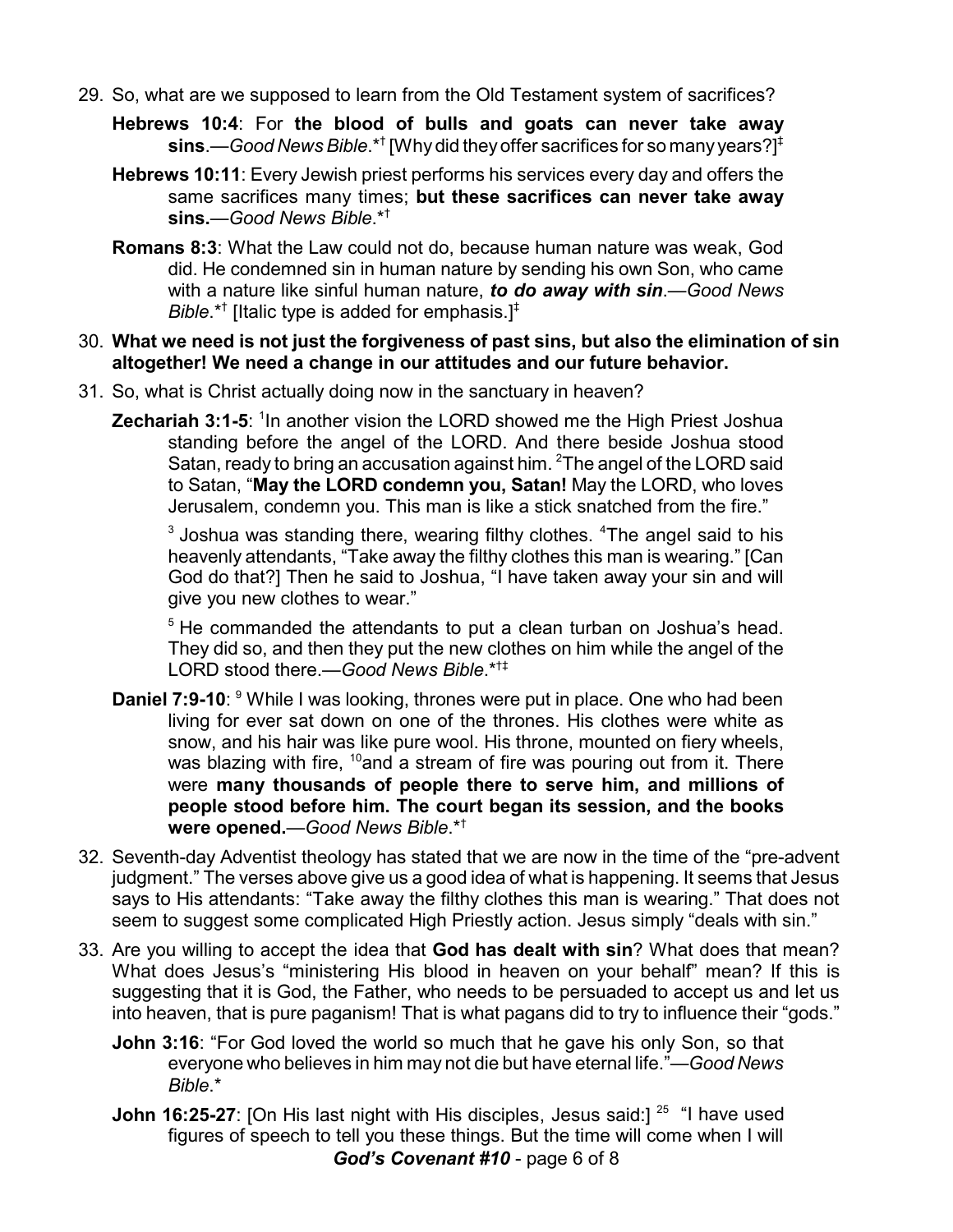not use figures of speech, but will speak to you plainly about the Father. <sup>26</sup>When that day comes, you will ask him in my name; and **I do** *not* **say that I will ask him on your behalf**, 27 for the Father himself loves you. He loves you because you love me and have believed that I came from God."—*Good News Bible*.\*†‡ [Italic type is added for emphasis.]‡

- 34. Are we suggesting that Jesus was wrong when He made these statements? God forbid!
- 35. **The entire onlooking universe is observing the judgment scene; they all need to see the evidence and to be convinced that it is safe to live next door to us for eternity. That is what is happening in the judgment.**

Does God turn from justice in showing mercy to the sinner?—No; God can never dishonor His law by suffering it to be transgressed with impunity. Under the new covenant, perfect obedience is the condition of life. If the sinner repents, and confesses his sin, he will find pardon. Forgiveness is secured for him by Christ's sacrifice in his behalf. Christ has paid the demands of the law for every repentant, believing sinner.—Ellen G. White, *Signs of the Times*,\* June 28, 1905, par. 4. Compare *God's Amazing Grace* 138.4.

- 36. We have had considerable discussion regarding what it means to have God's law written in our hearts. What are the implications of that?
- 37. **If God's law is "written on our hearts," it suggests that we will naturally want to obey.**

All true obedience comes from the heart. It was heart work with Christ. And **if we consent**, He will so identify Himself with our thoughts and aims, so blend our hearts and minds into conformity to His will, that **when obeying Him we shall be but carrying out our own impulses. The will, refined and sanctified, will find its highest delight in doing His service. When we know God as it is our privilege to know Him, our life will be a life of continual obedience. Throughanappreciationof the character of Christ, through communion with God, sin will become hateful to us.**—Ellen G. White, *The Desire of Ages*\* 668.3.<sup>†</sup> [Is this the criteria for heaven?]<sup>‡</sup>

- 38. **The great controversy over God's character and government cannot successfully come to a close until all of Satan's accusations and questions have been dealt with.**
- 39. We humans have broken our covenant with God many times in the past. Is it possible that we who are living so far away from the Garden of Eden at the end of this world's history could actually maintain our relationship with God?
- 40. Could what Ezekiel said still be true?
	- **Ezekiel 11:19-20**: <sup>19</sup> [The Sovereign LORD says:] **"I will give them a new heart and a new mind. I will take away their stubborn heart of stone and will give them an obedient heart. <sup>20</sup>Then they will keep my laws and faithfully obey all my commands. They will be my people, and I will be their God."**—*Good News Bible*.\*†‡
- 41. Think of all the accusations that Jesus made against the Pharisees, frequently calling them hypocrites, even quoting Isaiah in that respect. What would He say about us? Way back before the Sinai covenant was first ratified, Moses had some very pointed questions to discuss with God.

**Exodus 5:22-23**: <sup>22</sup> Then Moses turned to the LORD again and said, **"Lord, why do**

*God's Covenant #10* - page 7 of 8